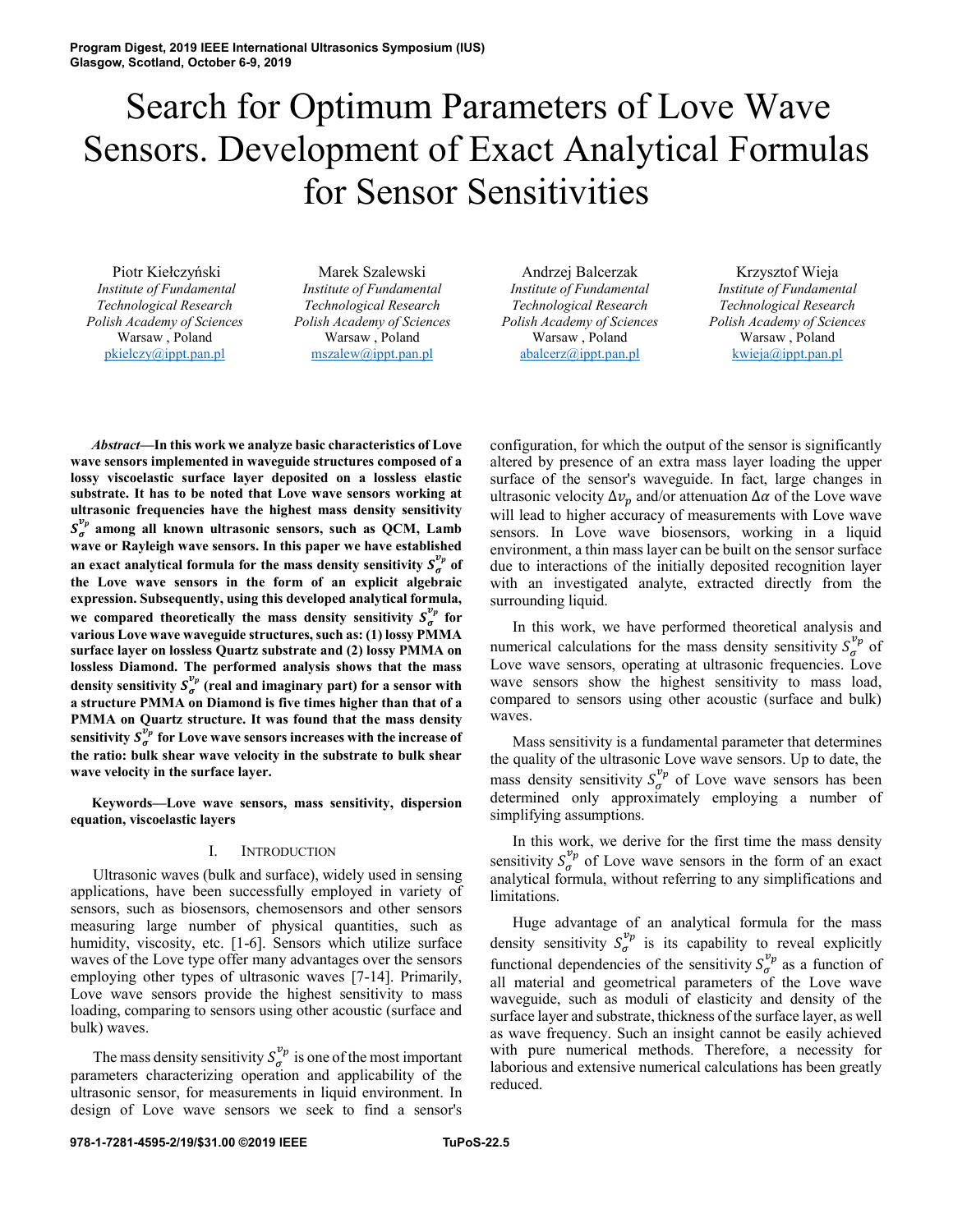### II. GEOMETRY OF THE LOVE WAVE WAVEGUIDE

The layered Love wave waveguide structure, analyzed in this paper (see Fig.1) represents a physical model of the Love wave sensor.



Fig.1. Cross-section of the analyzed Love wave waveguide loaded with a surface mass density  $\sigma$ . Love surface waves propagate along the  $x_1$  axis. Shear horizontal (SH) mechanical displacement  $u_3$  of the Love wave is directed along the  $x_3$  axis.

The waveguide is designed to support shear horizontal (SH) surface waves of the Love type, when the phase velocity of shear ultrasonic waves in the surface layer is lower than that in the substrate. The composite waveguide consists of a lossy viscoelastic surface layer  $(h_2 > x_2 \ge 0)$ , which is rigidly bonded to a lossless infinite elastic substrate occupying the lower half-space  $(x_2 > h_2)$ .

The lossy surface layer being a viscoelastic material, such as PMMA (Poly(Methyl Methacrylate)), is characterized by a complex shear modulus of elasticity  $c_{44}^{(1)}$ . By contrast, the lossless substrate, is a semi-infinite elastic medium, such as STcut Quartz, AlN (Aluminum Nitride), BN (Boron Nitride) and Diamond, with real shear modulus of elasticity equal to  $c_{44}^{(2)}$ . It is well known from previous research that the above materials can support pure SH bulk waves [15, 16] with no spurious components of vibrations along  $u_1$  and  $u_2$  axes.

An important property of Love surface waves is their unique vibration pattern. In fact, Love surface waves have only one nonzero shear-horizontal (SH) component of the mechanical displacement  $u_3$ , which is directed along the  $x_3$  axis, parallel to the free surface  $(x_2 = 0)$  of the waveguide and perpendicular to the direction of the Love wave propagation along the  $x_1$  axis.

The  $x_2$  axis is directed into the bulk of the substrate. All material parameters of the composite waveguide may change only along the  $x_2$  axis but are homogeneous and isotropic along the  $x_1$  and  $x_3$  axes.

Love wave that propagates in a lossy layered waveguide from Fig.1 undergoes attenuation. Consequently, the wave number  $k$  of the Love wave is a complex quantity:

$$
k = k_0 + j\alpha \tag{1}
$$

where:  $j = \sqrt{-1}$  is the imaginary unit,  $k_0$  is the real part of the complex wavenumber which determines the velocity of the Love wave propagation,  $\alpha$  is the attenuation of the Love wave and  $\omega$  is the angular frequency.

## III. MATHEMATICAL MODEL

The Love wave propagating in the waveguide structure from Fig.1 is governed by the appropriate equations of motion [17, 18] in the constituent regions and the appropriate boundary conditions [19] on the upper and lower surfaces of the surface layer.

Mathematical model of the propagation of Love waves in the waveguide structure from Fig.1 constitutes the following complex dispersion equation:

$$
tan(q_2 \cdot h_2) \cdot \left\{ (c_{44}^{(2)} \cdot q_2)^2 + (\sigma \cdot \omega^2) \cdot (c_{44}^{(3)} \cdot b) \right\} +
$$
  
+
$$
(c_{44}^{(2)} \cdot q_2) \cdot \left\{ (\sigma \cdot \omega^2) - (c_{44}^{(3)} \cdot b) \right\} = 0
$$
  
(2)

where:  $k_2 = \frac{\omega}{n_2}$  $\frac{\omega}{v_2}$ ;  $k_3 = \frac{\omega}{v_3}$  $\frac{\omega}{v_3}$ ;  $q_2 = \sqrt{k_2^2 - k^2}$ ;  $b = \sqrt{k^2 - k_3^2}$ ;  $\sigma$  is the surface mass density loading the surface of the waveguide and  $k$  is the complex wavenumber of the Love wave.

Equation No. 2 relates the phase velocity and attenuation of the Love wave propagating in the waveguide with material and geometrical parameters of the layered waveguide, depicted in Fig.1. It should be stressed that an extra mass loading does not introduce any extra losses, but only changes in the phase velocity of the Love wave.

# IV. MASS SENSITIVITY  $S_{\sigma}^{\nu_p}$

Equation (2) can be regarded as an implicit function of the phase velocity  $v_p$ , attenuation  $\alpha$  surface mass density  $\sigma$  and other parameter of the waveguide. The sensitivity  $S_{\sigma}^{\nu_p}$  of the Love wave sensor to the surface density mass loading can be defined as [3]:

$$
S_{\sigma}^{\nu_p} = \frac{1}{\nu_p} \left( \frac{\partial \nu_p}{\partial \sigma} \right) \tag{3}
$$

For lossy waveguide structures, the phase velocity of the Love wave can be defined as a complex quantity:  $v_p = \omega/k$ . As a result, the mass density sensitivity defined by Eq. (3) becomes also a complex quantity.

Employing Eq.2 and the theorem of differentiation of implicit functions, we have derived for the first time the following explicit formula for the mass density sensitivity  $S_{\sigma}^{\nu_p}$ :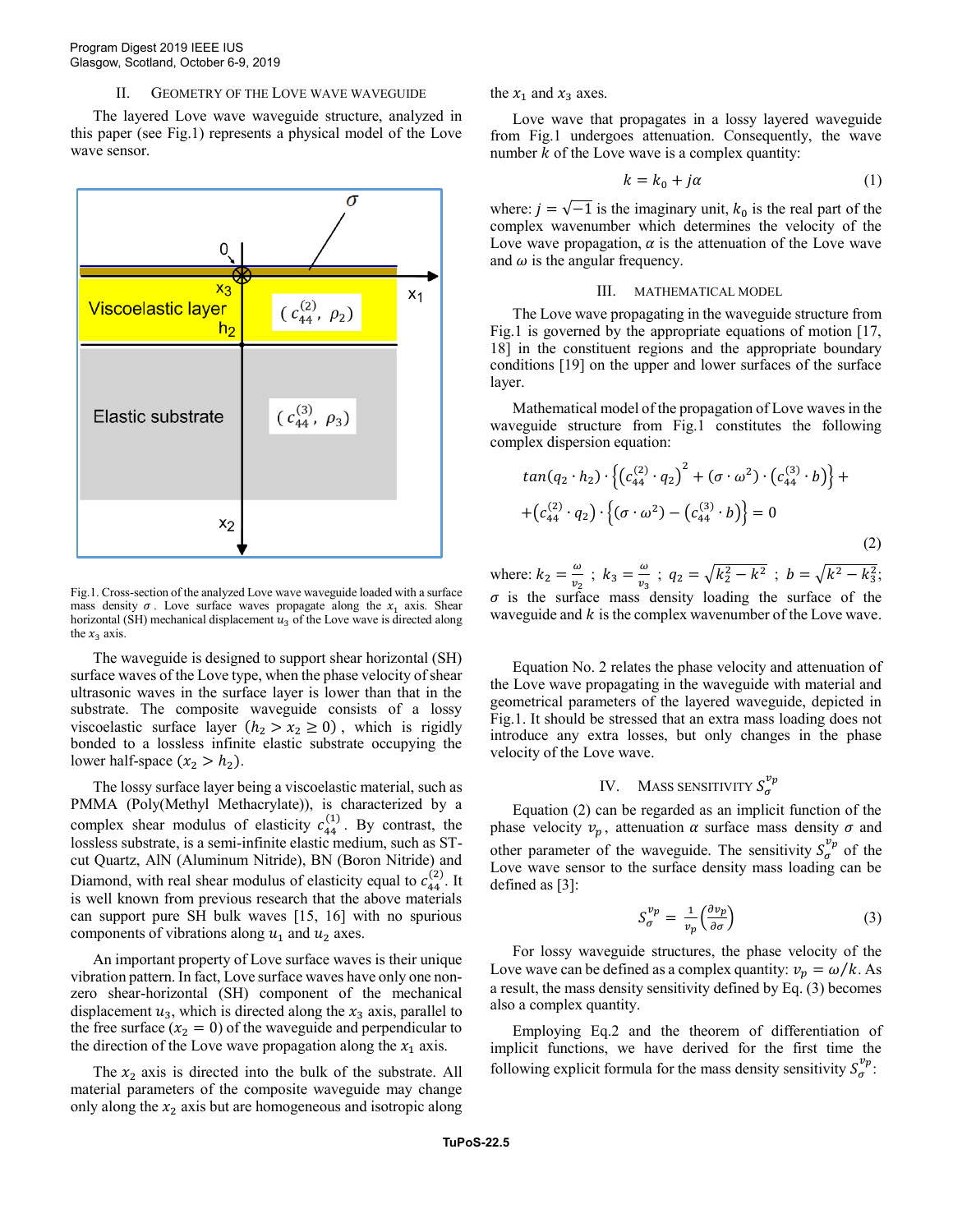$S_{\sigma}^{\nu_p} =$ 

$$
\frac{\omega^2\frac{1}{k}\left[\left(c_{44}^{(2)}q_2\right)+\left(c_{44}^{(3)}q_2\right)+\left(c_{44}^{(4)}q_2\right)+\left(c_{44}^{(4)}q_2\right)+\left(c_{44}^{(4)}q_2\right)+\omega^2\left(c_{44}^{(4)}q_2\right)+\omega^2\left(c_{44}^{(4)}q_2\right)+\omega^2\left(c_{44}^{(4)}q_2\right)+\omega^2\left(c_{44}^{(4)}q_2\right)+\omega^2\left(c_{44}^{(4)}q_2\right)+\omega^2\left(c_{44}^{(4)}q_2\right)+\omega^2\left(c_{44}^{(4)}q_2\right)+\omega^2\left(c_{44}^{(4)}q_2\right)+\omega^2\left(c_{44}^{(4)}q_2\right)+\omega^2\left(c_{44}^{(4)}q_2\right)+\omega^2\left(c_{44}^{(4)}q_2\right)+\omega^2\left(c_{44}^{(4)}q_2\right)+\omega^2\left(c_{44}^{(4)}q_2\right)+\omega^2\left(c_{44}^{(4)}q_2\right)+\omega^2\left(c_{44}^{(4)}q_2\right)+\omega^2\left(c_{44}^{(4)}q_2\right)+\omega^2\left(c_{44}^{(4)}q_2\right)+\omega^2\left(c_{44}^{(4)}q_2\right)+\omega^2\left(c_{44}^{(4)}q_2\right)+\omega^2\left(c_{44}^{(4)}q_2\right)+\omega^2\left(c_{44}^{(4)}q_2\right)+\omega^2\left(c_{44}^{(4)}q_2\right)+\omega^2\left(c_{44}^{(4)}q_2\right)+\omega^2\left(c_{44}^{(4)}q_2\right)+\omega^2\left(c_{44}^{(4)}q_2\right)+\omega^2\left(c_{44}^{(4)}q_2\right)+\omega^2\left(c_{44}^{(4)}q_2\right)+\omega^2\left(c_{44}^{(4)}q_2\right)+\omega^2\left(c_{44}^{(4)}q_2\right)+\omega^2\left(c_{44}^{(4)}q_2\right)+\omega^2\left(c_{44}^{(4)}q_2\right)+\omega^2\left(c_{44
$$

$$
(4)
$$

where: 
$$
\frac{\partial q_2}{\partial k} = -\frac{k}{\sqrt{k_2^2 - k^2}}
$$
;  $\frac{\partial b}{\partial k} = \frac{k}{\sqrt{k^2 - k_3^2}}$ 

Equation (4) is an exact analytical formula for the mass density sensitivity  $S_\sigma^{\nu_p}$  of Love wave sensors.

Equation (4) will be further used in the subsequent numerical calculations of the mass density sensitivity  $S_{\sigma}^{\nu_p}$  of the Love wave sensors.

### V. RESULTS

Using the derived analytical formula (Eq.4) we have calculated numerically the real part of the mass density sensitivity  $S_{\sigma}^{\nu_p}$  of the Love wave sensor, for various combinations of the surface layer and substrate materials. As a substrate material, ST-cut Quartz and Diamond were chosen.

The real part of the mass density sensitivity  $S_{\sigma}^{\nu_p} = \frac{1}{v_a}$  $rac{1}{v_p} \left( \frac{\partial v_p}{\partial \sigma} \right),$ as a function of frequency  $f$  of the Love surface wave and thickness  $h_2$  of PMMA guiding surface layer is given, respectively, in Figs 2 and 3. Here, as a substrate we chose an ST-cut Quartz material.

It is apparent that the real part of the mass density sensitivity  $S_{\sigma}^{\nu_p}$  displays resonant like peaks, as a function of both f and  $h_2$ , and drops gradually to zero for higher frequencies, if  $f \rightarrow +\infty$ .



Fig.3. Real part of the mass density sensitivity  $S_{\sigma}^{\nu_p}$  [m<sup>2</sup>/kg] for Love surface waves propagating in PMMA-ST-Quartz waveguides, loaded with a thin lossless film with the mass density  $\sigma$ , as a function of thickness  $h_2$  of the PMMA guiding surface layer, for different values of wave frequency  $f =$ 50, 100 and 200 MHz.

Figures 4 and 5 show dependencies of the real part of the mass density sensitivity  $S_{\sigma}^{\nu_p}$  as a function of frequency f and thickness  $h_2$  for the PMMA surface layer deposited this time on a diamond substrate.

Love wave sensors based on PMMA on Diamond structures have a significantly larger mass sensitivity (five times) than sensors using PMMA on Quartz structures.



Fig.2. Real part of the mass density sensitivity  $S_{\sigma}^{\nu_p}$  [m<sup>2</sup>/kg] for Love surface waves propagating in PMMA-ST - Quartz waveguides loaded with a thin lossless film with the surface mass density  $\sigma$ , as a function of Love wave frequency f, for different values of thickness  $h_2$  of the guiding PMMA surface layer ( $h_2 = 0.5$ , 1 and 2  $\mu$ m).



Fig.4. Real part of the mass density sensitivity  $S_{\sigma}^{\nu_p}$  [m<sup>2</sup>/kg] for Love surface waves propagating in PMMA - Diamond waveguides loaded with a thin lossless film with the mass surface density  $\sigma$ , as a function of Love wave frequency f, for different values of thickness  $h_2$  of the guiding PMMA surface layer  $(h_2 =$  $0.5$ , 1 and 2  $\mu$ m).